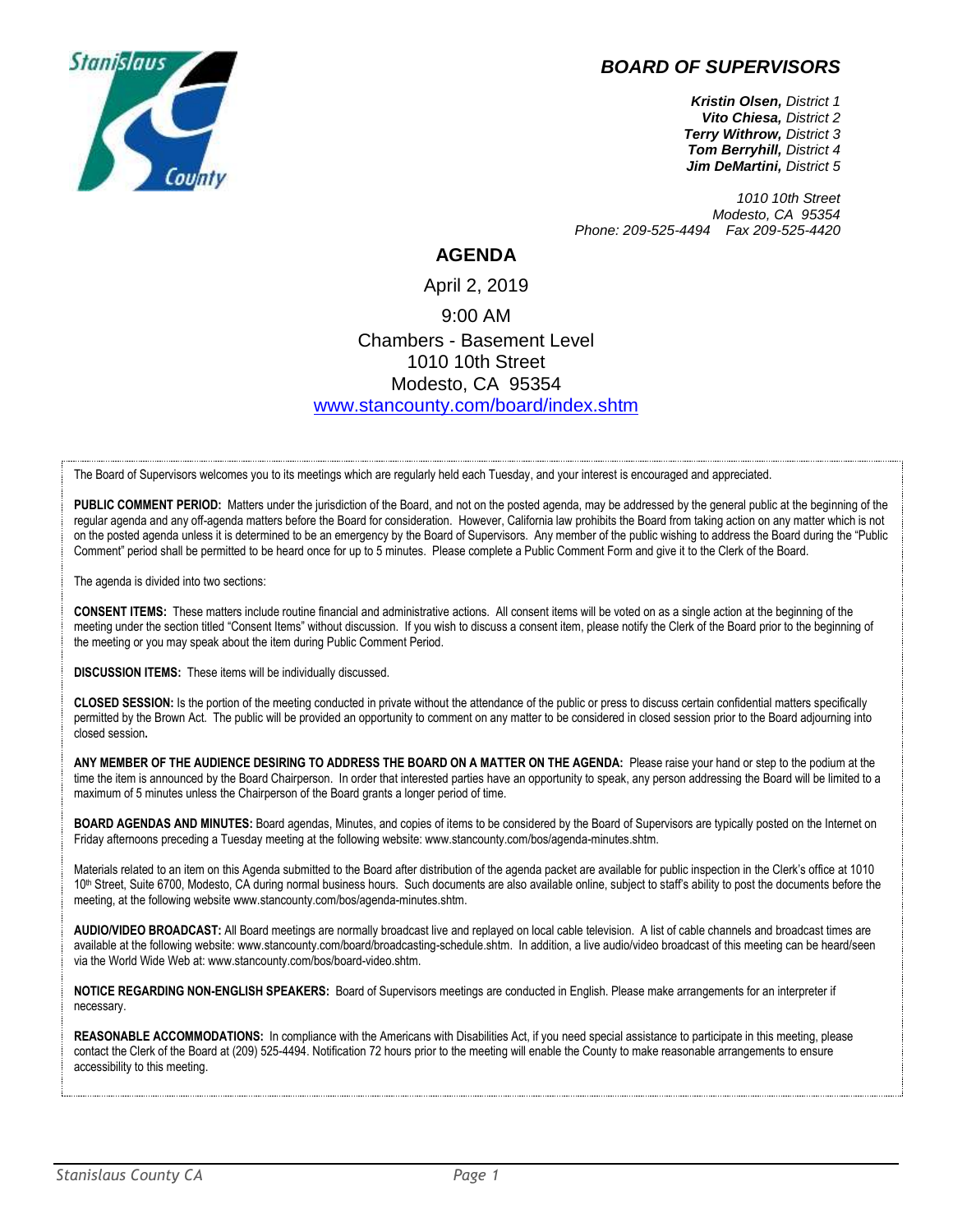- 1. Pledge Allegiance to the Flag
- 2. Invocation
- 3. Public Comment Period
- 4. Consent Calendar
	- A. Miscellaneous
		- 1. Approval of the Minutes for March 19, 2019 [\(View Item\)](http://stancounty.com/bos/minutes/2019/min03-19-19.pdf)
		- 2. Approval of Appointment of Shavon Haskell to the Knights Ferry Municipal Advisory Council [\(View Item\)](http://stancounty.com/bos/agenda/2019/20190402/A02.pdf)
		- 3. Approval of Appointment of Syvanna Diestel and Fallon Martin to the Stanislaus County Local Task Force on Solid Waste Management [\(View Item\)](http://stancounty.com/bos/agenda/2019/20190402/A03.pdf)
		- 4. Acceptance of the Resignation of Bounyakone Tanakhone from the Stanislaus County Child Abuse Prevention Council [\(View Item\)](http://stancounty.com/bos/agenda/2019/20190402/A04.pdf)
		- 5. Acceptance of the Resignation of Joe Rocha from the Hills Ferry Cemetery District Board of Trustees [\(View Item\)](http://stancounty.com/bos/agenda/2019/20190402/A05.pdf)
		- 6. Acceptance of the Resignation of Ryan Cope from the Valley Home Municipal Advisory Council [\(View Item\)](http://stancounty.com/bos/agenda/2019/20190402/A06.pdf)
		- 7. Acceptance of the Resignation of Gabriel Avila from the Stanislaus County Local Task Force on Solid Waste Management [\(View Item\)](http://stancounty.com/bos/agenda/2019/20190402/A07.pdf)
	- B. Chief Executive Office
		- 1. Approval of a Contract Agreement with the California Department of Public Health for Implementing the Human Immunodeficiency Virus/Acquired Immune Deficiency Prevention services from November 1, 2018 through June 30, 2019 – Health Services Agency [\(View Item\)](http://stancounty.com/bos/agenda/2019/20190402/B01.pdf)
		- 2. Approval for the Sheriff to Accept an Award of \$300,000 from the Boating Safety and Enforcement Financial Aid Program for Budget Year 2019- 2020 – Sheriff [\(View Item\)](http://stancounty.com/bos/agenda/2019/20190402/B02.pdf)
		- 3. Approval to Accept the County Volunteer Program Annual Report for Calendar Year 2018 and Proclaim the Week of April 7 - April 13, 2019 as Stanislaus County Volunteer Week in Conjunction with National Volunteer Week – Chief Executive Office [\(View Item\)](http://stancounty.com/bos/agenda/2019/20190402/B03.pdf)
		- 4. Approval to Adopt the Recommended Decision of the Nuisance Abatement Hearing Board Regarding the Property at 841 5th Street, Turlock, California – Environmental Resources [\(View Item\)](http://stancounty.com/bos/agenda/2019/20190402/B04.pdf)
		- 5. Approval to Adopt the Recommended Decision of the Nuisance Abatement Hearing Board Regarding the Property at 4804 Corona Way, Denair, California – Environmental Resources [\(View Item\)](http://stancounty.com/bos/agenda/2019/20190402/B05.pdf)
		- 6. Approval to Proclaim April 2019 Child Abuse Prevention Month in Stanislaus County – Community Services Agency [\(View Item\)](http://stancounty.com/bos/agenda/2019/20190402/B06.pdf)
		- 7. Approval of the Second Amended and Restated Joint Exercise of Powers Agreement and the Memorandum of Understanding Between the California Statewide Automated Welfare System Consortium and the County of Stanislaus – Community Services Agency [\(View Item\)](http://stancounty.com/bos/agenda/2019/20190402/B07.pdf)
		- 8. Approval of the Deletion of One Vacant Manager IV Position, and the Addition of One New Manager IV Position in the Community Services Agency – Community Services Agency [\(View Item\)](http://stancounty.com/bos/agenda/2019/20190402/B08.pdf)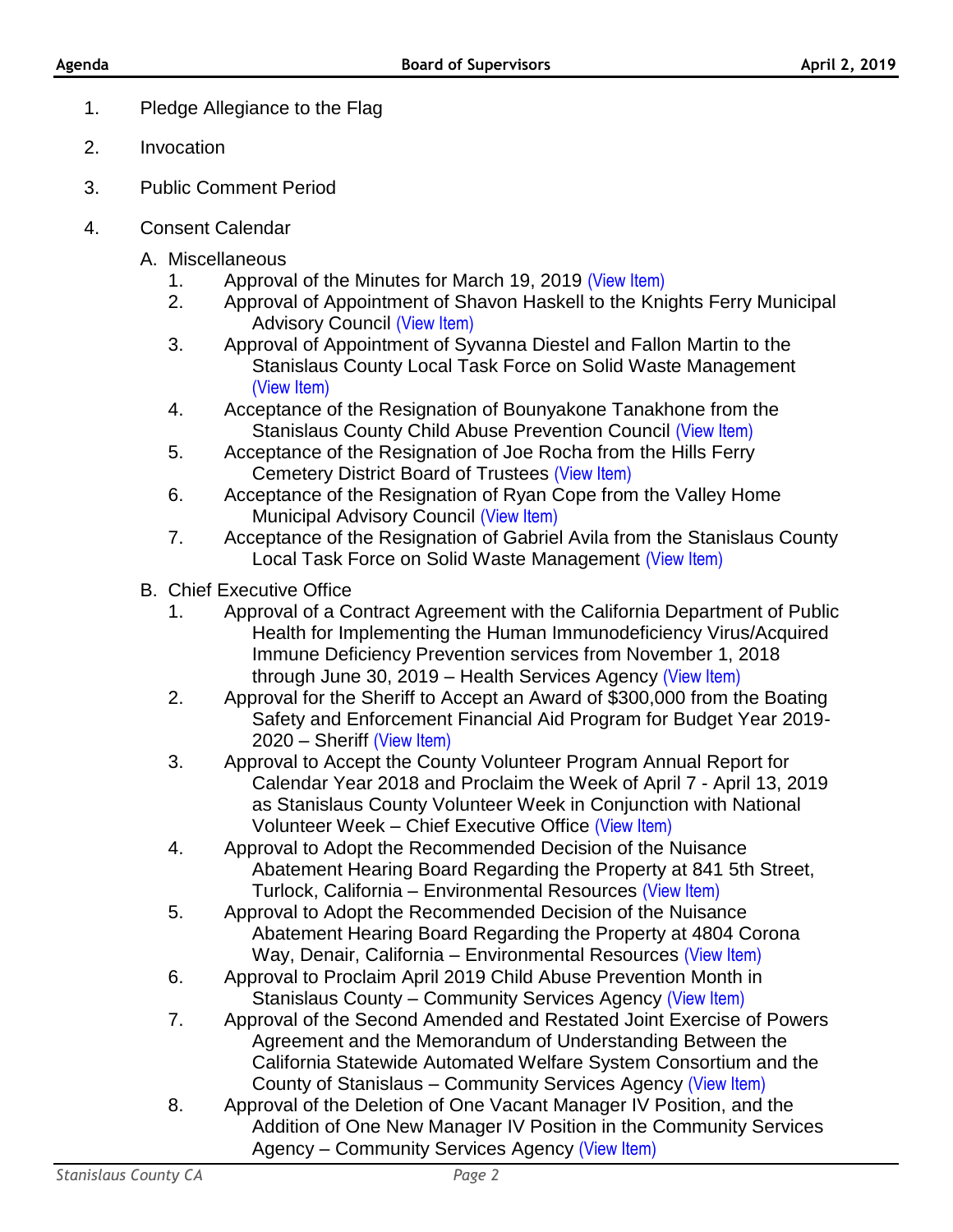| 9.  | Acceptance of the Stanislaus County Treasury Pool January 2019 Monthly                                                                                                                                                                                                                                                                                                                                                                                                |
|-----|-----------------------------------------------------------------------------------------------------------------------------------------------------------------------------------------------------------------------------------------------------------------------------------------------------------------------------------------------------------------------------------------------------------------------------------------------------------------------|
| 10. | Investment Report - Treasurer / Tax Collector (View Item)<br>Acceptance of the Stanislaus County Treasury Pool and Tobacco<br>Endowment Investment Fund Audits for Year Ending June 30, 2018<br>- Treasurer / Tax Collector (View Item)                                                                                                                                                                                                                               |
| 11. | Acceptance of the Stanislaus County Treasury Pool February 2019<br>Monthly Investment Report - Treasurer / Tax Collector (View Item)                                                                                                                                                                                                                                                                                                                                  |
| 12. | Acceptance of Accountant's Report on the Stanislaus County Treasurer's<br>Statement of Assets as of December 18, 2018 – Auditor-Controller<br>(View Item)                                                                                                                                                                                                                                                                                                             |
| 13. | Approval to Amend the Agreement Between the County of Stanislaus and<br>Ascendant Healthcare for Clinical Data Management and Support<br>Services for the County's Self-Insured Employee Health Insurance<br>Program – CEO - Risk Management (View Item)                                                                                                                                                                                                              |
| 14. | Approval to Award a Contract with NAI Benchmark Incorporated of<br>Modesto, California for Property Management Services for Private<br>Retail and Commercial Space Owned by Stanislaus County, Located<br>on the First Floor of 1010 10th Street, Modesto, California - Chief<br>Executive Office (View Item)                                                                                                                                                         |
| 15. | Approval to Authorize the Chief Operations Officer to Negotiate and<br>Execute a Real Property Purchase Agreement with the Salvation<br>Army, for the Purchase of 625 I Street in Modesto California for a<br>Purchase Price of \$1,250,000, Pursuant to the Approved<br>Memorandum of Understanding Between the County, City of Modesto<br>and the Salvation Army for Collaboration on Homeless Efforts, and<br>Related Matters - Chief Executive Office (View Item) |
| 16. | Approval of Stanislaus County Workforce Development's Local Plan Two-<br>year Modification and San Joaquin Valley and Associated Counties<br>Regional Plan Two-Year Modification for Program Years 2017-2021<br>- Workforce Development (View Item)                                                                                                                                                                                                                   |
| 17. | Acceptance of the Seventeenth and Final Update in Accordance with<br>Public Contract Code Sections 20134 and 22050 for Emergency<br>Remediation/Repairs at 10th Street Place, to Repair Water Damage<br>and Restore Essential Government Operations - Chief Executive<br>Office (View Item)                                                                                                                                                                           |
| 18. | Approval of the Second Update on the Homeless Facility Plan and<br>Partnership between the County, the City of Modesto and The<br>Salvation Army in Accordance with the Provisions of the Public<br>Contract Code and Related Matters – Chief Executive Office (View Item)                                                                                                                                                                                            |
| 19. | Approval of the Final Completion and Acceptance of Construction of the<br>Sheriff's Department Bullet Resistant Enclosure Project at 444 E.<br>Hackett Road, Ceres California, with Barham Inc. DBA BZ<br>Construction, of Ceres, California; and Related Actions – Chief<br><b>Executive Office (View Item)</b>                                                                                                                                                      |
| 20. | Approval of the Amendment to the Grant Contract with the California<br>Department of Public Health for Evidence-based Public Health<br>Activities to Proactively address Sexually Transmitted Diseases within<br>Stanislaus County - Health Services Agency (View Item)                                                                                                                                                                                               |

**Agenda Board of Supervisors April 2, 2019**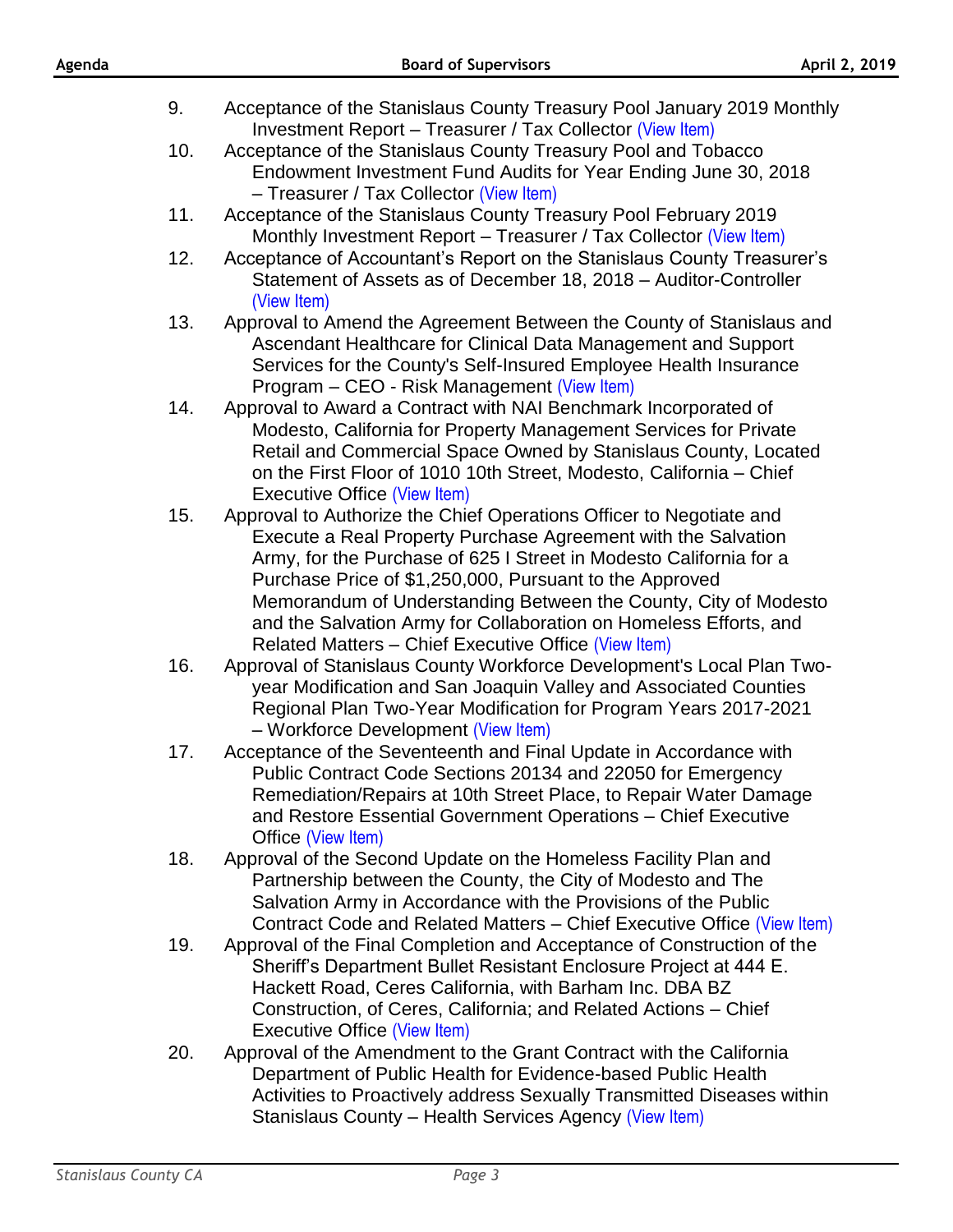- C. Department of Public Works
	- 1. Approval of an Agreement for Acquisition of Property for the McHenry Avenue Widening Project, Grantor: Martha Herrera [\(View Item\)](http://stancounty.com/bos/agenda/2019/20190402/C01.pdf)
	- 2. Approval to Award a Contract for an All-Inclusive Engineering Services to Cornerstone Structural Engineering Group of Fresno, California, for the Keyes Road over Turlock Irrigation District (TID) Ceres Main Canal **Bridge Replacement Project [\(View Item\)](http://stancounty.com/bos/agenda/2019/20190402/C02.pdf)**
	- 3. Approval to Set a Public Hearing on April 30, 2019 at the 9:00 A.M. Meeting to Consider Revising the Load Carrying Capacity of the Schell Road Bridge over the South San Joaquin Irrigation District (SSJID) Main Canal and the Pleasant Valley Road Bridge over SSJID Main Canal [\(View Item\)](http://stancounty.com/bos/agenda/2019/20190402/C03.pdf)
	- 4. Approval of Amendment No. 4 to the Agreement for Professional Design Services with Mark Thomas and Company, for the St. Francis Avenue over Modesto Irrigation District (MID) Main Canal Bridge Replacement Project [\(View Item\)](http://stancounty.com/bos/agenda/2019/20190402/C04.pdf)
- D. Department of Planning and Community Development
	- 1. Approval to Adopt the Recommended Decision of the Nuisance Abatement Hearing Board Regarding the Cost Accounting to Abate the Nuisance at 316 Empire Avenue, Modesto, California 95354; and, Authorize the Recovery of Costs Associated with Abatement of the Property [\(View Item\)](http://stancounty.com/bos/agenda/2019/20190402/D01.pdf)
	- 2. Approval to Set a Public Hearing on April 16, 2019, at the 6:30 P.M. Meeting, to Consider the Planning Commission's Recommendation for Approval of General Plan Amendment and Rezone Application No. PLN2017-0134, Mo's Oasis, Located at 8000 E. Whitmore Ave., on the southeast corner of E. Whitmore Ave. and Geer Rd., in the Hughson Area [\(View Item\)](http://stancounty.com/bos/agenda/2019/20190402/D02.pdf)
	- 3. Approval to Set a Public Hearing on April 16, 2019, at the 6:30 P.M. Meeting, to Consider Planning Commission's Recommendation for Approval of Williamson Act Cancellation and Use Permit Application No. PLN2015-0081, Sullivan Road Solar, Located Approximately 0.5 Miles West of Interstate 5, North and West of Sullivan Road, and Bisected by Pete Miller Road, in the Newman Area, and Adoption of a Mitigated Negative Declaration [\(View Item\)](http://stancounty.com/bos/agenda/2019/20190402/D03.pdf)
	- 4. Approval to Set a Public Hearing on April 16, 2019, at the 6:30 P.M. Meeting, to Consider the Planning Commission's Recommendation for Approval of Use Permit and Development Agreement Application No. PLN2018-0111, Medallion Wellness, Located at 4213 McHenry Avenue, Northwest of McHenry and Pelandale Avenues, in the Modesto Area [\(View Item\)](http://stancounty.com/bos/agenda/2019/20190402/D04.pdf)
- E. County Counsel
- 5. Public Hearings
	- 1. Public Hearing to Consider the Adoption of the Updated County Public Facilities Fees (PFF) Program to add a New Accessory Dwelling Unit Fee Component and Amended PFF Administrative Guidelines – Chief Executive Office [\(View Item\)](http://stancounty.com/bos/agenda/2019/20190402/PH01.pdf)